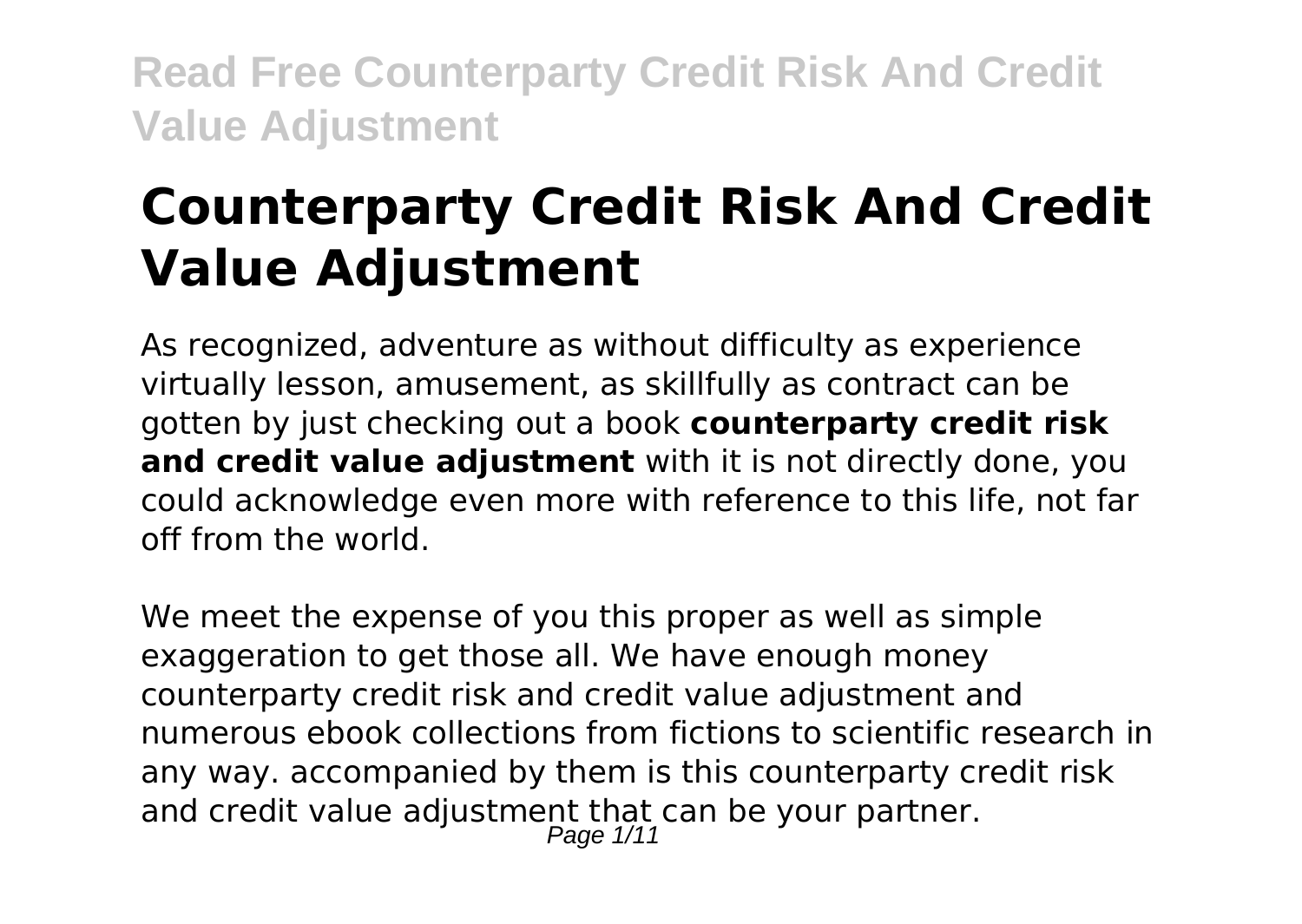Established in 1978, O'Reilly Media is a world renowned platform to download books, magazines and tutorials for free. Even though they started with print publications, they are now famous for digital books. The website features a massive collection of eBooks in categories like, IT industry, computers, technology, etc. You can download the books in PDF format, however, to get an access to the free downloads you need to sign up with your name and email address.

#### **Counterparty Credit Risk And Credit**

Counterparty credit risk is the risk arising from the possibility that the counterparty may default on amounts owned on a derivative transaction. Derivatives are financial instruments that derive their value from the performance of assets, interest or currency exchange rates, or indexes. They may include structured debt obligations and deposits, swaps, futures,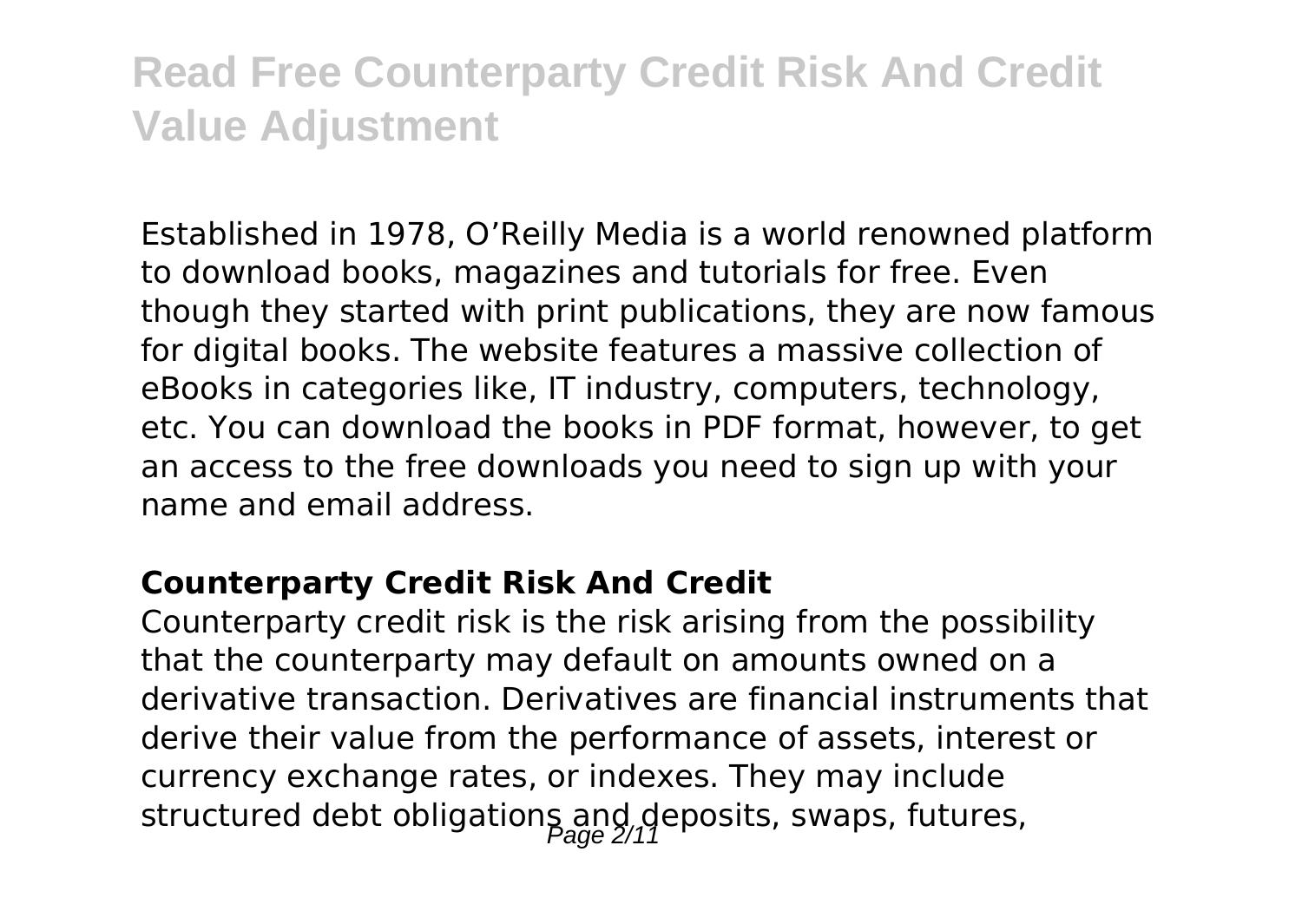options, caps, floors, collars, and forwards, either singly or in various combinations.

#### **Counterparty Credit Risk | OCC**

One of the most significant types of credit risk that banks hedge against is counterparty credit risk. This is the risk that the obligor will default on the terms of contract or the payment contrary to the terms of contract or agreement.

#### **Credit Risk and Counterparty Credit Risk - Finance Train**

Counterparty risk is a type (or sub-class) of credit risk and is the risk of default by the counterparty in many forms of derivative contracts. Let's contrast counterparty risk to loan default ...

#### **Introduction To Counterparty Risk**

This answer is useful. 8. This answer is not useful. Show activity on this post. Credit risk is the risk for holding a risky bond.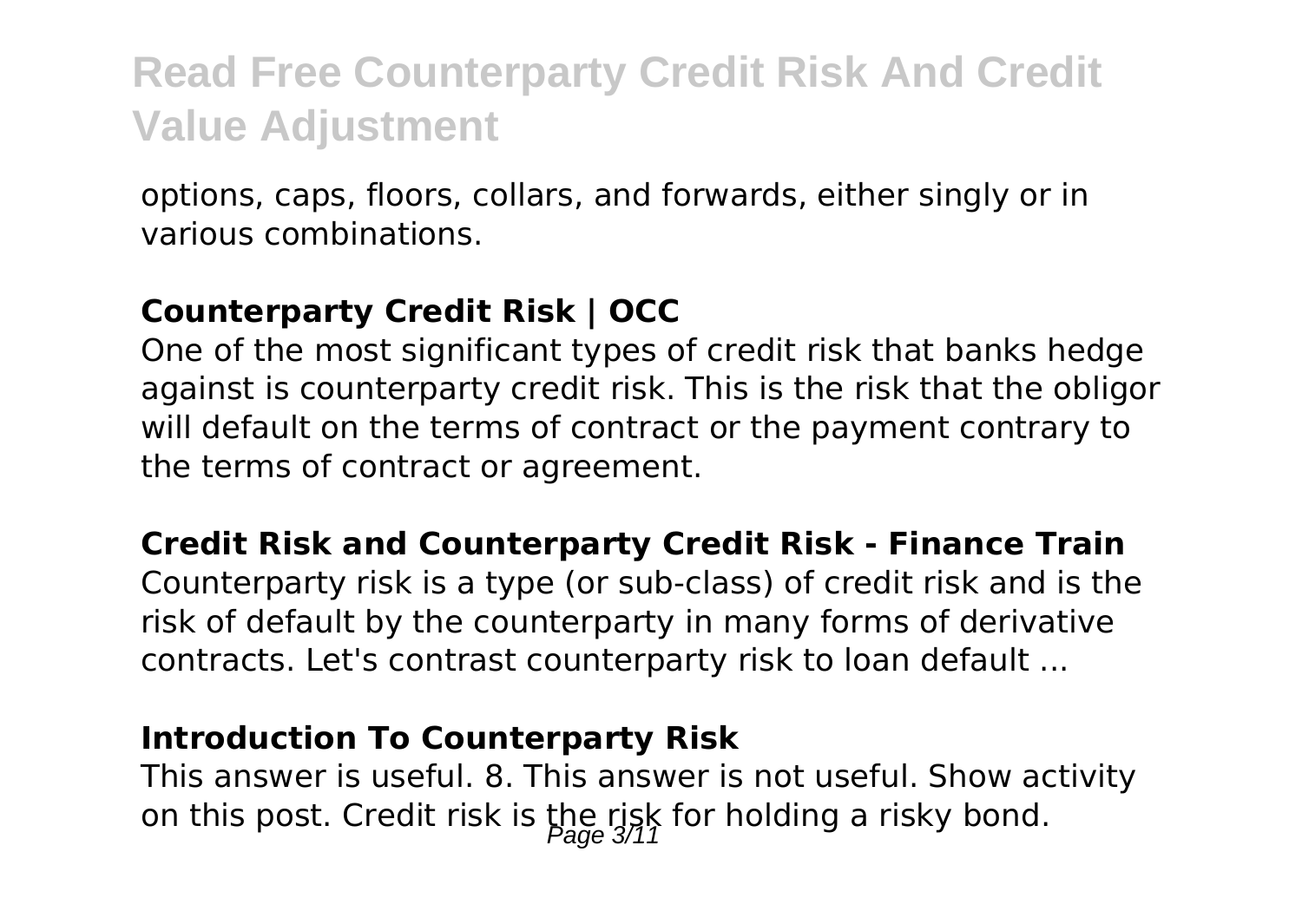Counterparty risk is the risk that the counterparty will not be able to meet its contractual obligations if the credit event occur. For example, if you have a bond on AAPL and want to buy CDS to protect in case of bankruptcy (note you buy CDS from another counterparty -i.e. AIG- not the company), then credit risk reflects the possibility AAPL will not fully repay ...

### **What's the difference between credit risk and counterparty ...**

Credit and Counterparty Risk Manager (CCRM) Certificate. The PRMIA Credit and Counterparty Manager (CCRM) Certificate is designed to deliver a deep, practical understanding of credit risk analysis frameworks and how to deploy them and act on them in practice in financial institutions. Successful candidates will be better prepared to implement meaningful risk assessment initiatives, produce useful risk management information and understand the key modeling techniques for credit risk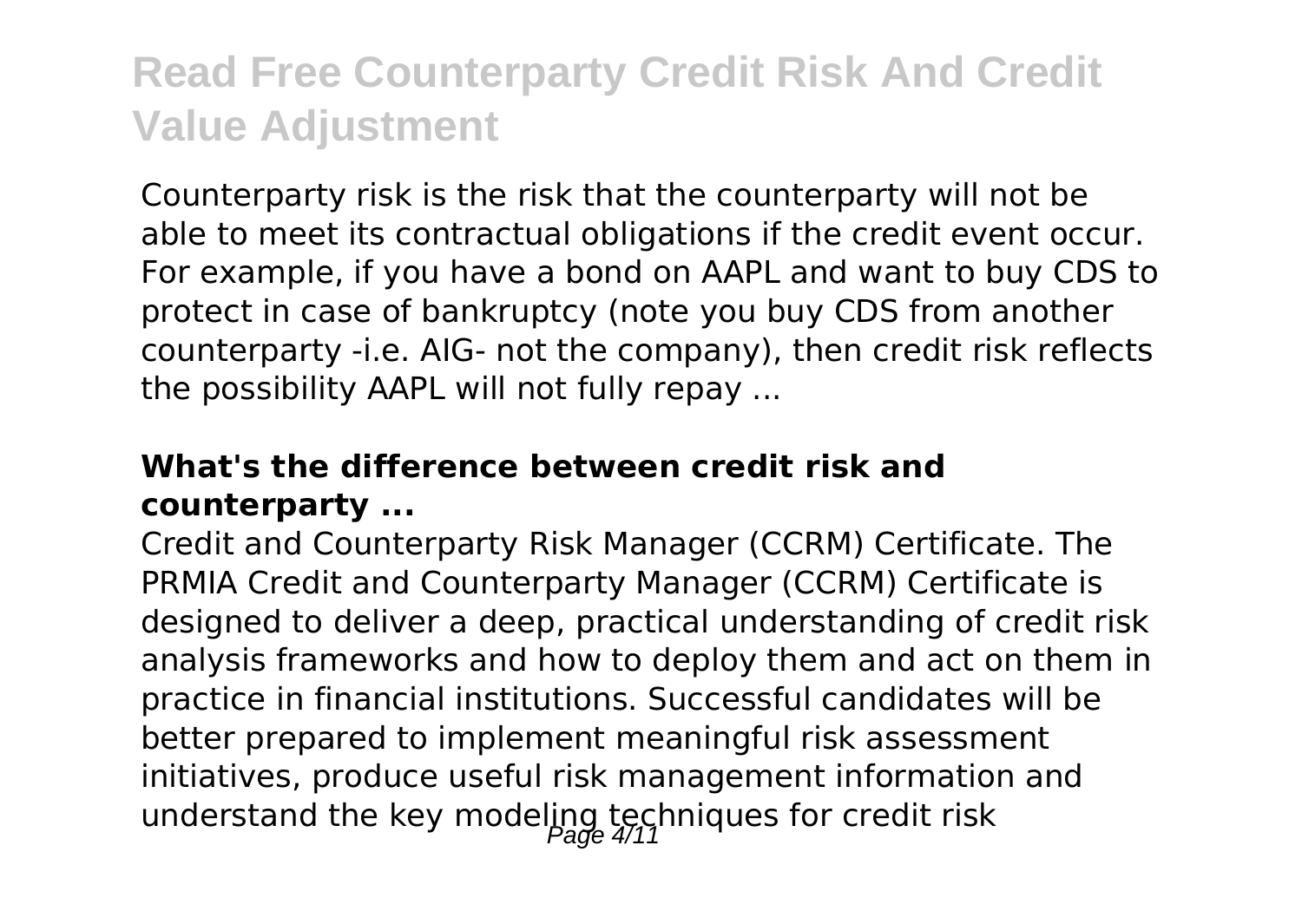measurement.

### **What is the Credit & Counterparty Risk Manager Certificate?**

Counterparty Credit Risk, Collateral and Funding: With Pricing Cases for All Asset Classes aims to help academic researchers, quantitative analysts and traders who need to frame and price counterparty credit and funding risk, to develop a feel for applying advanced mathematics and stochastic models to solve practical problems.

### **Counterparty Credit Risk, Collateral and Funding: With ...**

Counterparty credit risk definition and explanation. 51.2. Counterparty credit risk is defined in CRE50. It is the risk that the counterparty to a transaction could default before the final settlement of the transaction in cases where there is a bilateral risk of loss.<br>
Page 5/11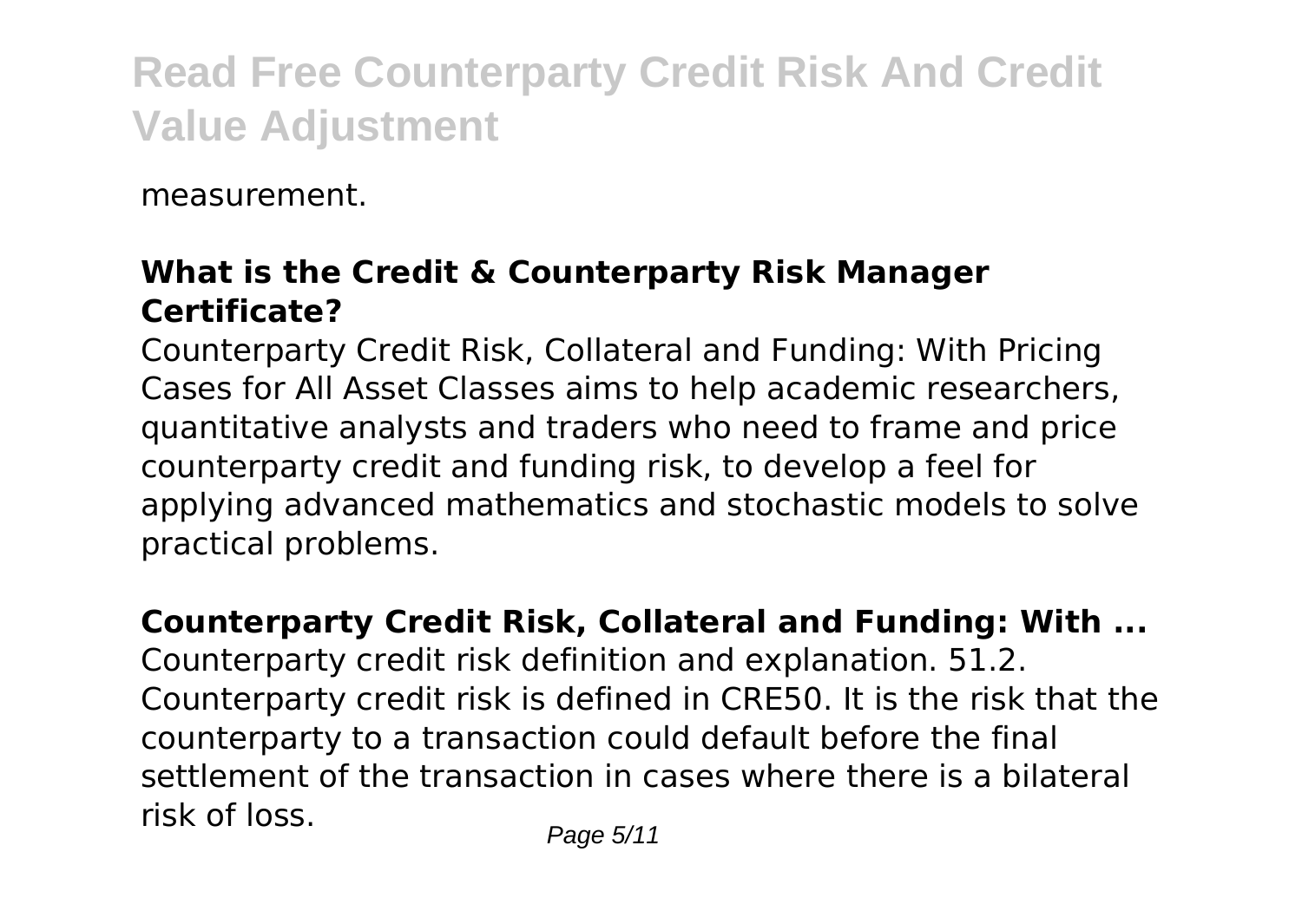#### **CRE51 - Counterparty credit risk overview**

May 6, 2013. There is currently a strong market focus on Counterparty Credit Risk and more specifically on Credit Value Adjustment (CVA). The attention is predominantly towards the issue of efficient CVA pricing as opposed to implications in terms of risk management and capital requirements. However, since the recent crisis, another issue has gained prominence; the significant losses that counterparty credit risk can cause if not correctly managed.

### **Managing Counterparty Credit Risk - Part 1: Why Measure**

**...**

Counterparty Credit Risk: CVA\ Motivation • A derivative contract can have a positive or a negative market value • Derivatives with a positive value constitute a claim to the counterparty • If the counterparty defaulted, the loss would be the replacement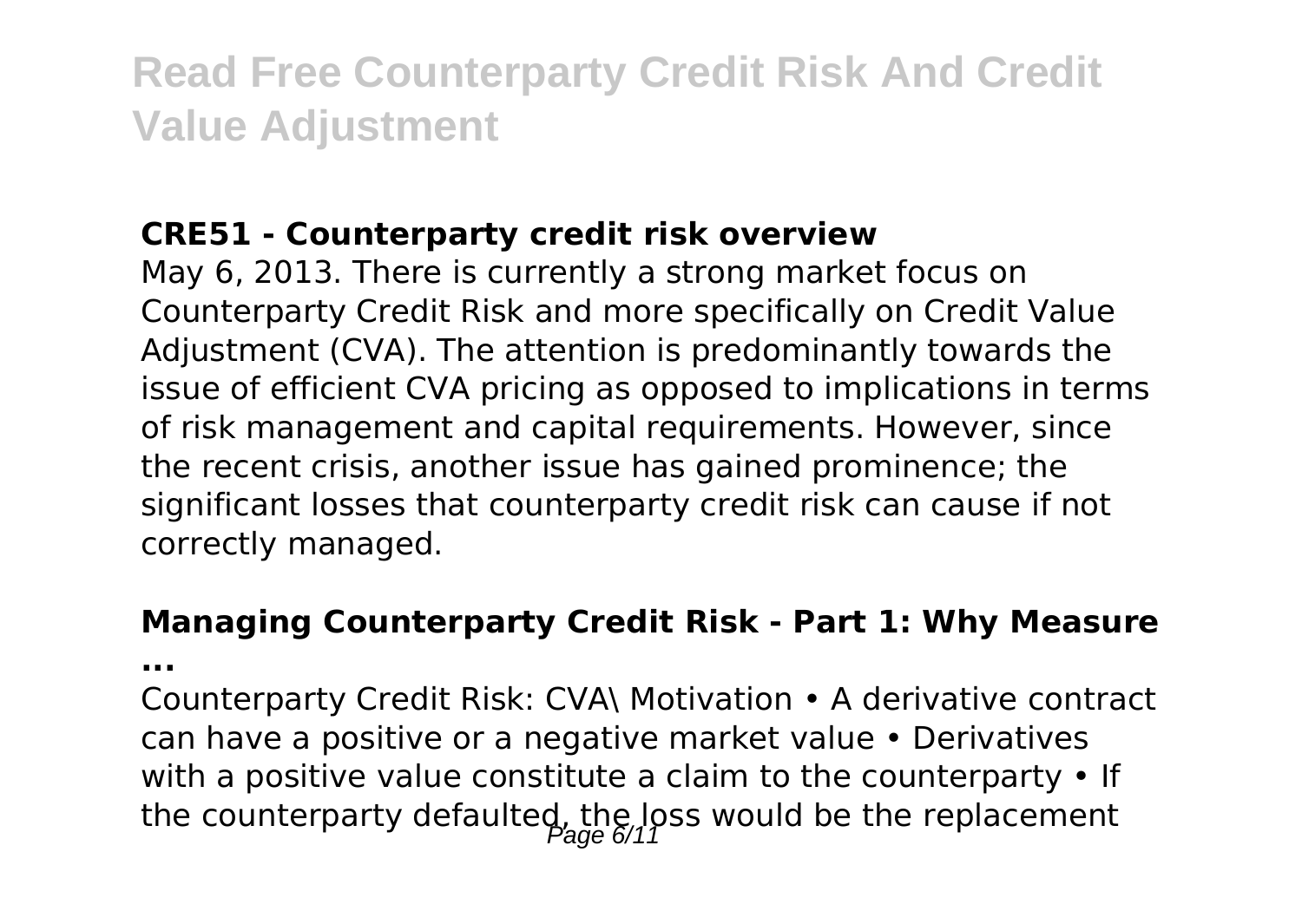cost of the contract (i.e. the current market value)

### **Counterparty Credit Risk (CCR) and Collateral Management ...**

The risk of counterparty default was already covered in Basel I and Basel II. The Basel III reforms introduced a new capital charge for the risk of loss due to the deterioration in the creditworthiness of the counterparty to a derivatives transaction or an SFT. This potential mark-to-market loss is known as CVA risk. It captures changes in counterparty credit spreads and other market risk factors. CVA risk was a major source of unexpected losses for banks during the Great Financial Crisis.

**Counterparty credit risk in Basel III - Executive Summary** Counterparty risk can exist in credit, investment, and trading transactions. The numerical value of a borrower's credit score reflects the level of counterparty, risk to the lender or creditor....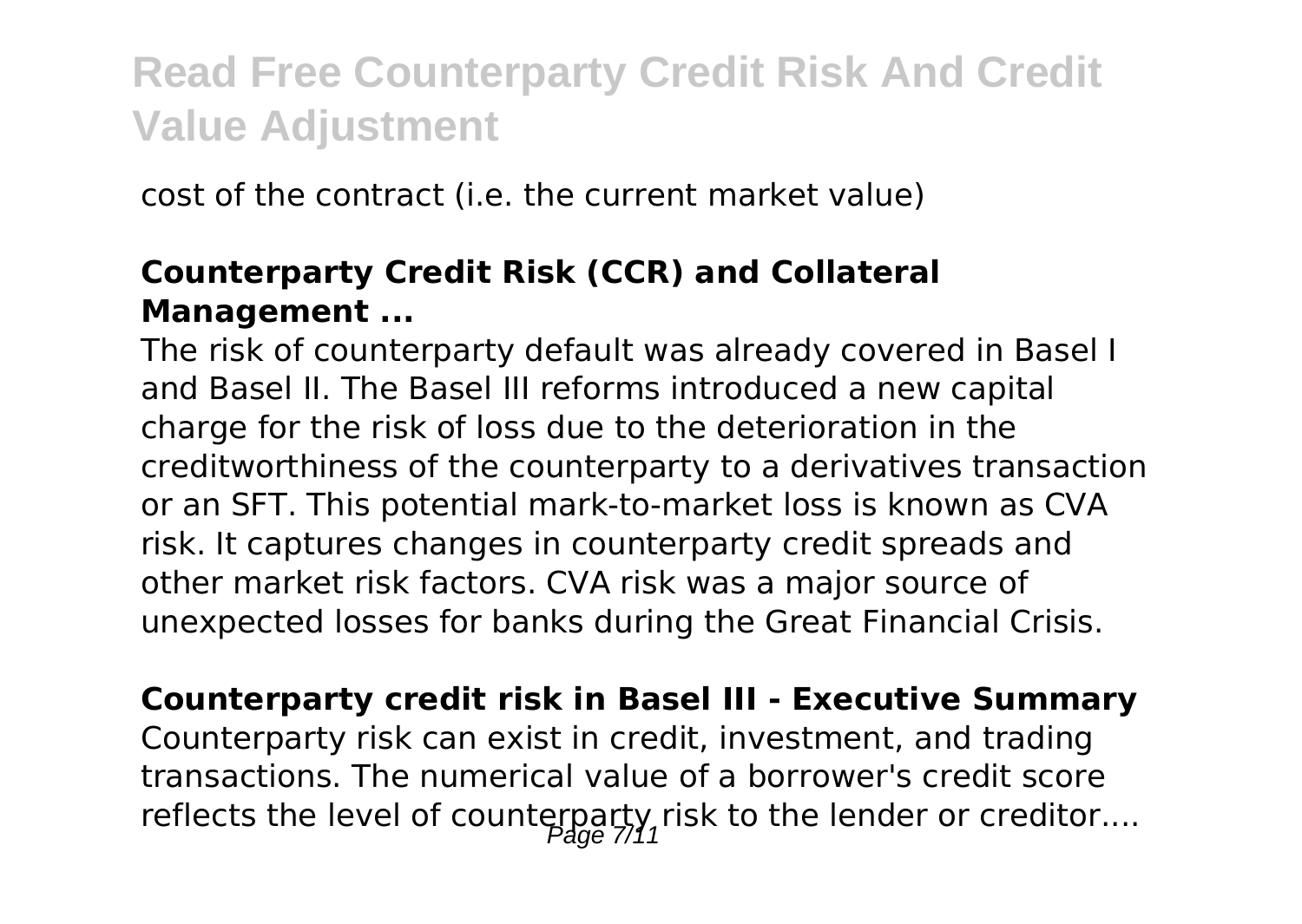### **Counterparty Risk Definition - investopedia.com**

Counterparty Credit Risk is a big area in risk management. This topic introduced counterparty credit risk and highlighted common terminology used in risk management. It also explained how credit ...

### **Risk Management: Understanding Credit Risk | by Farhad**

**...**

A well-organized counterparty credit risk management should make CFOs and treasurers sleep better at night. However, it should not be treated as a dissociated process in Treasury. The risk management cycle described above should be applied to the most important Treasury areas, such as FX management, financial management and liquidity planning.

# **Counterparty credit risk management - KPMG Germany**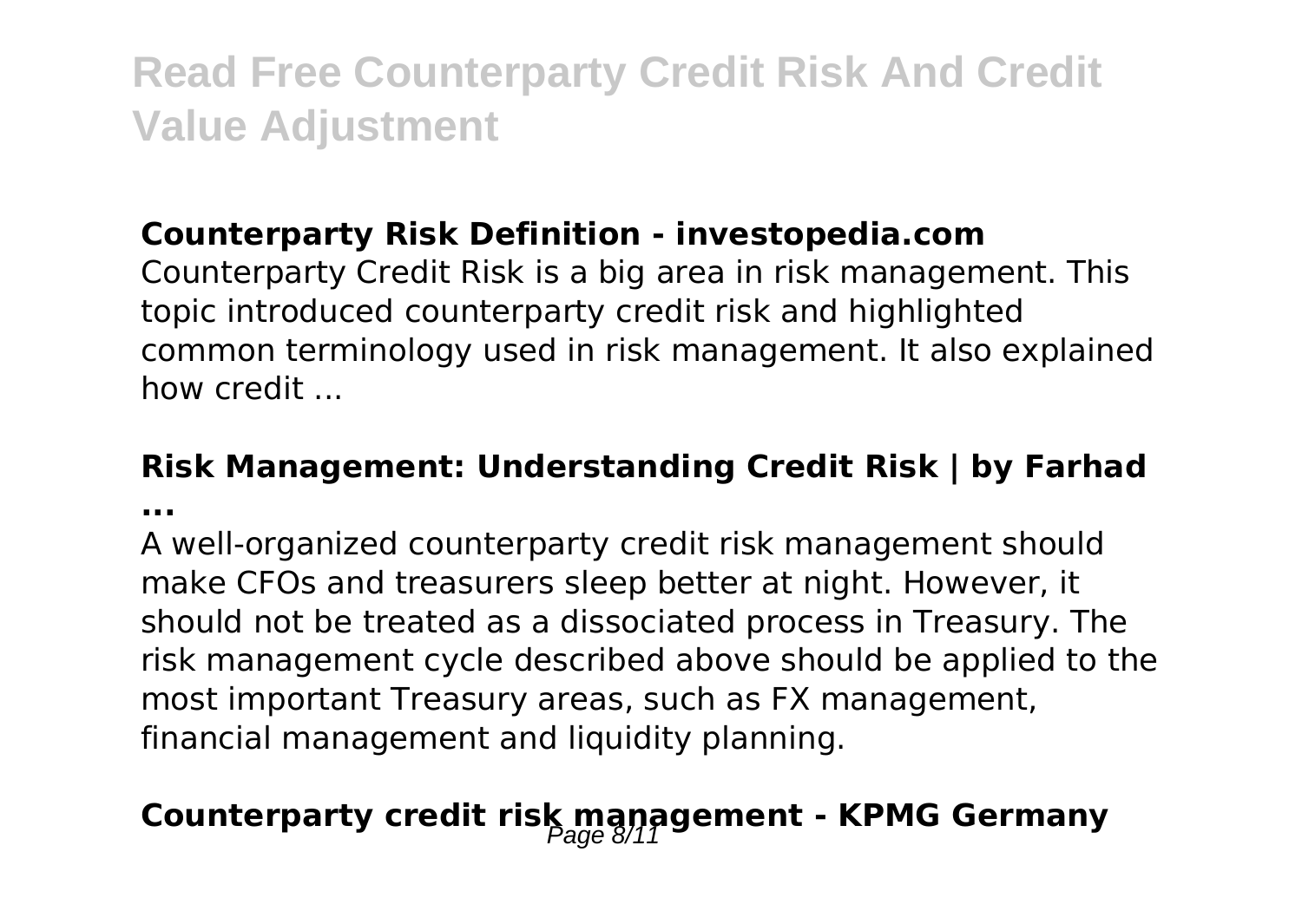Counterparty risk is a subset of credit risk. Counterparty risk is mainly calculated for OTC credit derivatives. Such derivatives are bilateral contract which may result in positive or negative cash flow at expiry. Monte carle simulations are often used to value such contracts and accordingly capital is maintained.

#### **What is the difference between credit risk and ...**

Bachelor's Degree in Accounting, Finance or Economics from an accredited College or University. Minimum 3+ years' experience in counterparty credit risk and/or market risk analysis related to energy industry transactions. CFA/CPA is beneficial. Training through a banking credit analysis program is strongly preferred.

#### **Counterparty & Credit Risk Analyst in Andover ...**

Conduct efficient surveillance with a holistic view of the credit risk of your counterparty portfolio Utilize the Excel Add-In to combine fundamental data, ratings and quantitative credit risk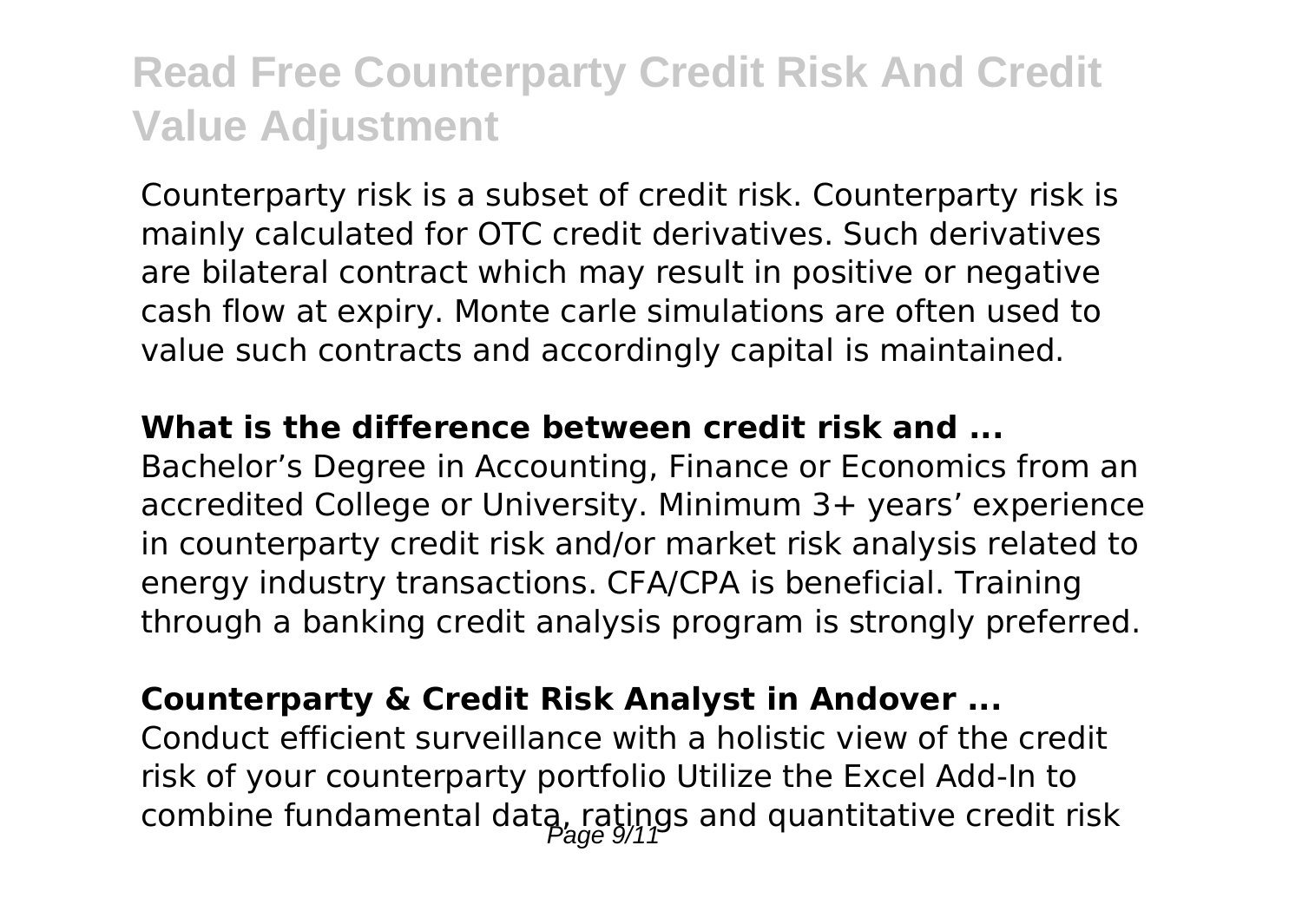measures in one application, and set custom thresholds to identify companies that meet certain criteria

#### **Counterparty Credit Risk | S&P Global Market Intelligence**

Counterparty risk. A counterparty risk, also known as a default risk or counterparty credit risk (CCR), is a risk that a counterparty will not pay as obligated on a bond, derivative, insurance policy, or other contract.

#### **Credit risk - Wikipedia**

He was a co-author of the book Credit: A Complete Guide to Pricing, Hedging and Risk Management, nominated in 2001 for the Kulp-Wright award for the most significant text in risk management and insurance. He is currently a partner at Solum Financial based in London and advises a number of banks on their counterparty risk and CVA practices.